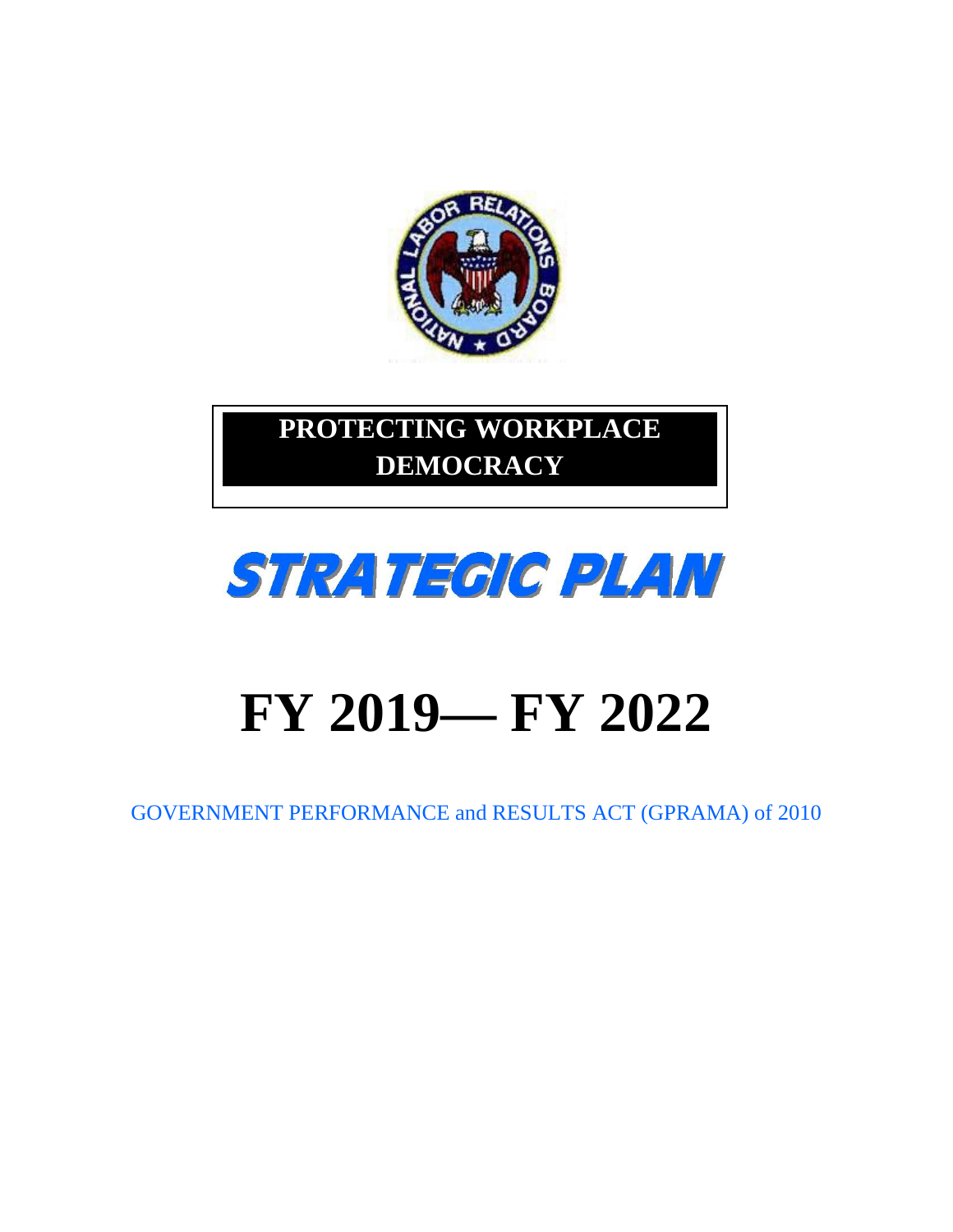# **I. MESSAGE FROM THE CHAIRMAN AND GENERAL COUNSEL**

On behalf of the National Labor Relations Board, we are pleased to present the NLRB's Strategic Plan for Fiscal Years 2019-2022. This strategic plan includes the NLRB's strategic goals, objectives, initiatives, strategies and associated performance measures for managing operations and assessing the NLRB's achievements.

The NLRB is an independent federal agency established in 1935 to promote workplace democracy and, in the words of President Franklin Delano Roosevelt, "to foster the development of the employee contract on a sound and equitable basis ." For more than 80 years, the NLRB has been at the forefront of the effort to promote and protect the rights and obligations of employees, unions, and employers under the National Labor Relations Act. This Strategic Plan will permit the NLRB to continue to adopt best practices for long-range planning.

This Strategic Plan contains four mission-related goals to support our mission and vision. It addresses the Agency's current challenges as well as outlining what we hope to accomplish. Through use of the performance measures for the supporting goals, as well as the mission-related goals, the NLRB aims to demonstrate transparency and accountability, along with providing a way to assess its progress.

Dated November 27, 2018

John Ring Peter Robb Chairman General Counsel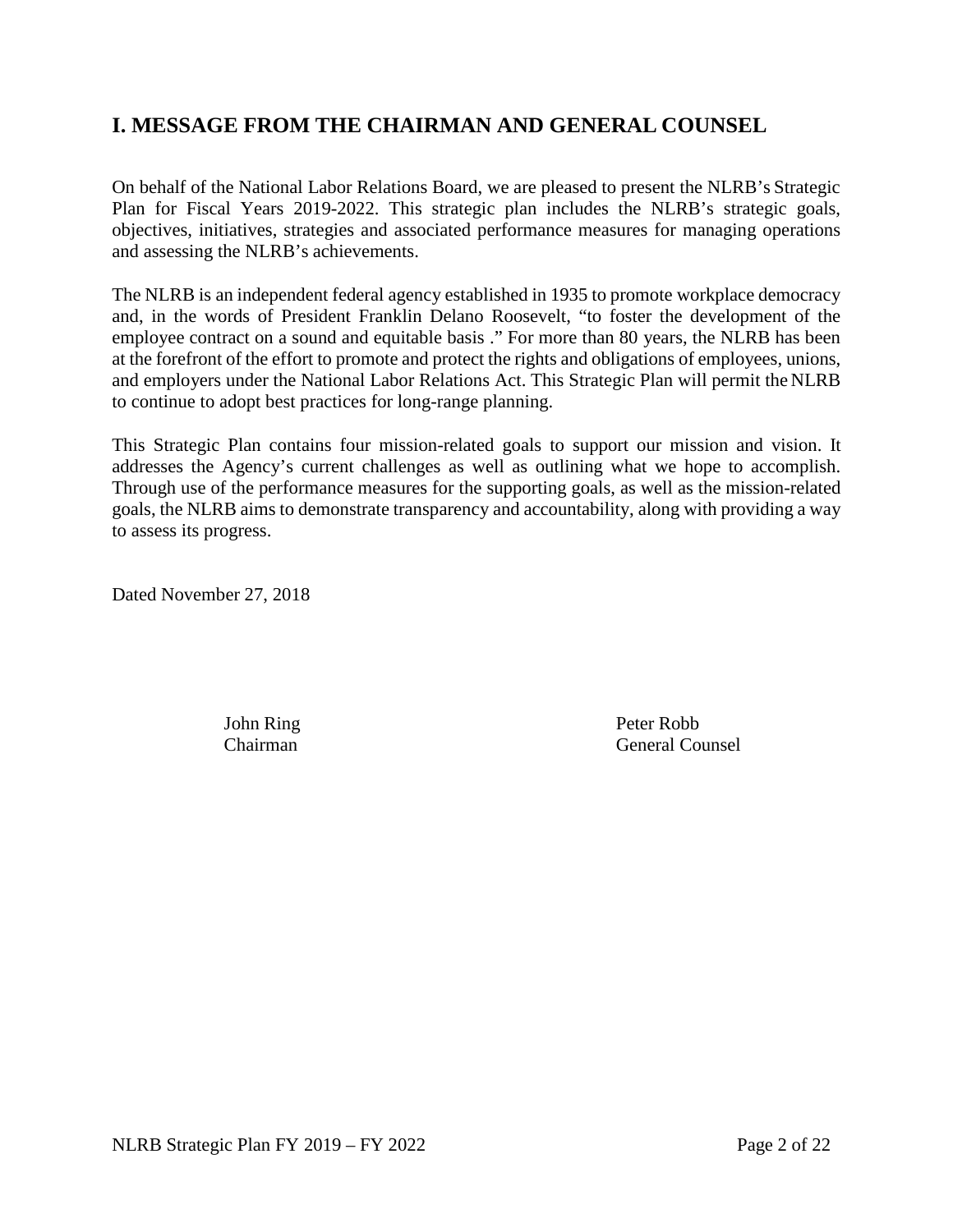# **II. NATIONAL LABOR RELATIONS BOARD (NLRB) AT A GLANCE**

| <b>FISCAL YEAR 2018 INFORMATION **</b> |                     |  |
|----------------------------------------|---------------------|--|
| Established:                           | 1935                |  |
| Number of Employees:                   | Approximately 1,327 |  |
| <b>Overall Case Intake:</b>            |                     |  |
| <b>Unfair Labor Practice Cases:</b>    | 18,870              |  |
| <b>Representation Cases:</b>           | 2,090               |  |
| Public Inquiries:                      | 51,613              |  |
| Toll Free Phone Inquiries:             | 25,171              |  |
| ** As of 9/30/2018                     |                     |  |
| <b>NLRB MISSION</b>                    |                     |  |

Protecting workplace democracy by promoting and enforcing the rights and obligations of employees, unions and employers under the National Labor Relations Act, in order to promote commerce and strengthen the Nation's economy.

#### **NLRB VISION**

Achieving our mission through efficient stewardship of resources and creation of a highly motivated, productive, talented and diverse workforce.

#### **STRATEGIC GOALS**

1. Promptly resolve labor disputes affecting commerce by fairly and efficiently investigating, settling, processing and adjudicating unfair labor practices under the National Labor Relations Act.

- 2. Promptly and fairly resolve all questions concerning representation of employees.
- 3. Achieve organizational excellence and productivity in the public interest.
- 4. Manage agency resources in a manner that instills public trust.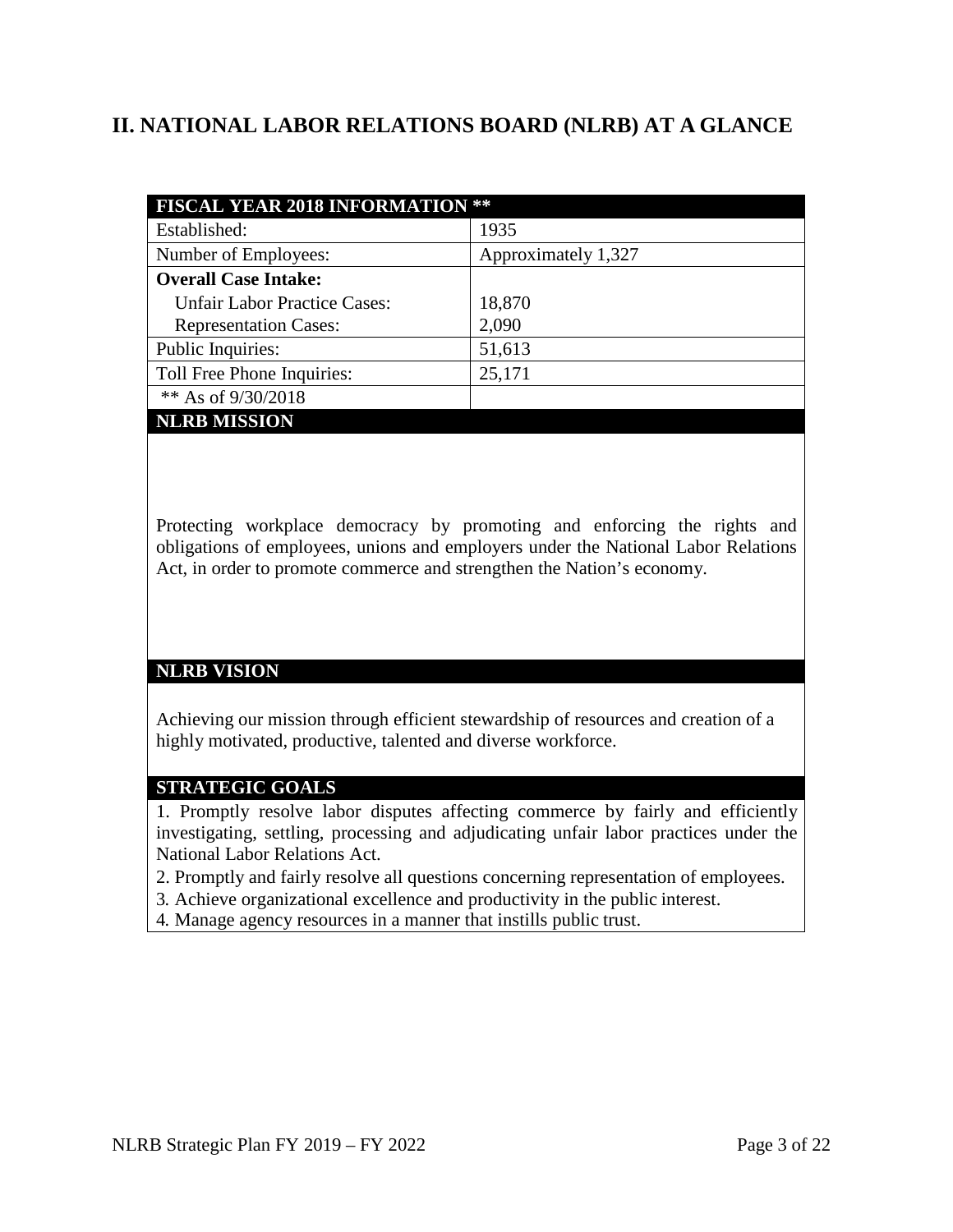# **III. ORGANIZATIONAL DISCUSSION/OVERVIEW**

The National Labor Relations Board (NLRB) is an independent federal agency created in 1935 to administer and enforce the National Labor Relations Act (NLRA). The NLRA is the primary federal statute governing the labor relations of employees and employers in the private sector. The NLRA protects the right of employees to choose for themselves without interference by employers or unions whether or not to form, join, assist or bargain through a labor organization to join together to improve, or bargain concerning their working conditions, or to refrain from such activity. The NLRB seeks to promote commerce and strengthen the Nation's economy by eliminating certain unfair labor practices on the part of employers and unions.

The NLRB has two primary functions:

- To investigate and resolve (through settlement, prosecution or dismissal) allegations of statutorily defined unfair labor practices by employers and unions; and
- To investigate and resolve questions concerning representation by conducting secretballot elections among employees in an appropriate unit to determine whether or not the employees wish to be represented by a union.

The Board also may engage in rulemaking as appropriate to carry out the provisions of the NLRA.

Top Agency leadership consists of the five Board Members and the General Counsel, each of whom is appointed by the President with the advice and consent of the Senate. The President designates one of the five Board Members as Chairman. Day-to-day management of the Agency is divided between the Chairman, the full Board, and the General Counsel. Board members serve staggered five-year terms and the General Counsel serves a term of four years from commission. The NLRA assigns separate and independent responsibilities to the Board and the General Counsel. The General Counsel's role is administrative and prosecutorial.

The five-member Board primarily acts as a quasi-judicial body in deciding cases on the basis of formal records in administrative proceedings.

Neither the Board nor the General Counsel may initiate cases or investigations. All NLRB proceedings originate with the filing of charges or petitions by employees, labor unions, employers or other private parties. Unlike some other federal agencies, Board remedial orders are not selfenforcing. There is no time limit requiring parties to petition for court review. If the parties do not voluntarily comply with Board orders remedying unfair labor practices, the Board must request that the appellate courts enforce its orders.

The Board and the General Counsel maintain a headquarters in Washington, D.C., and the Agency also maintains a network of Field offices and three satellite offices of administrative law judges. Approximately 70 percent of the Agency's staff is employed in the field, where all unfair labor practice charges and representation petitions are initiated. Currently, the Field offices include 26 Regional Offices, 9 Sub-Regional Offices, and 13 Resident Offices.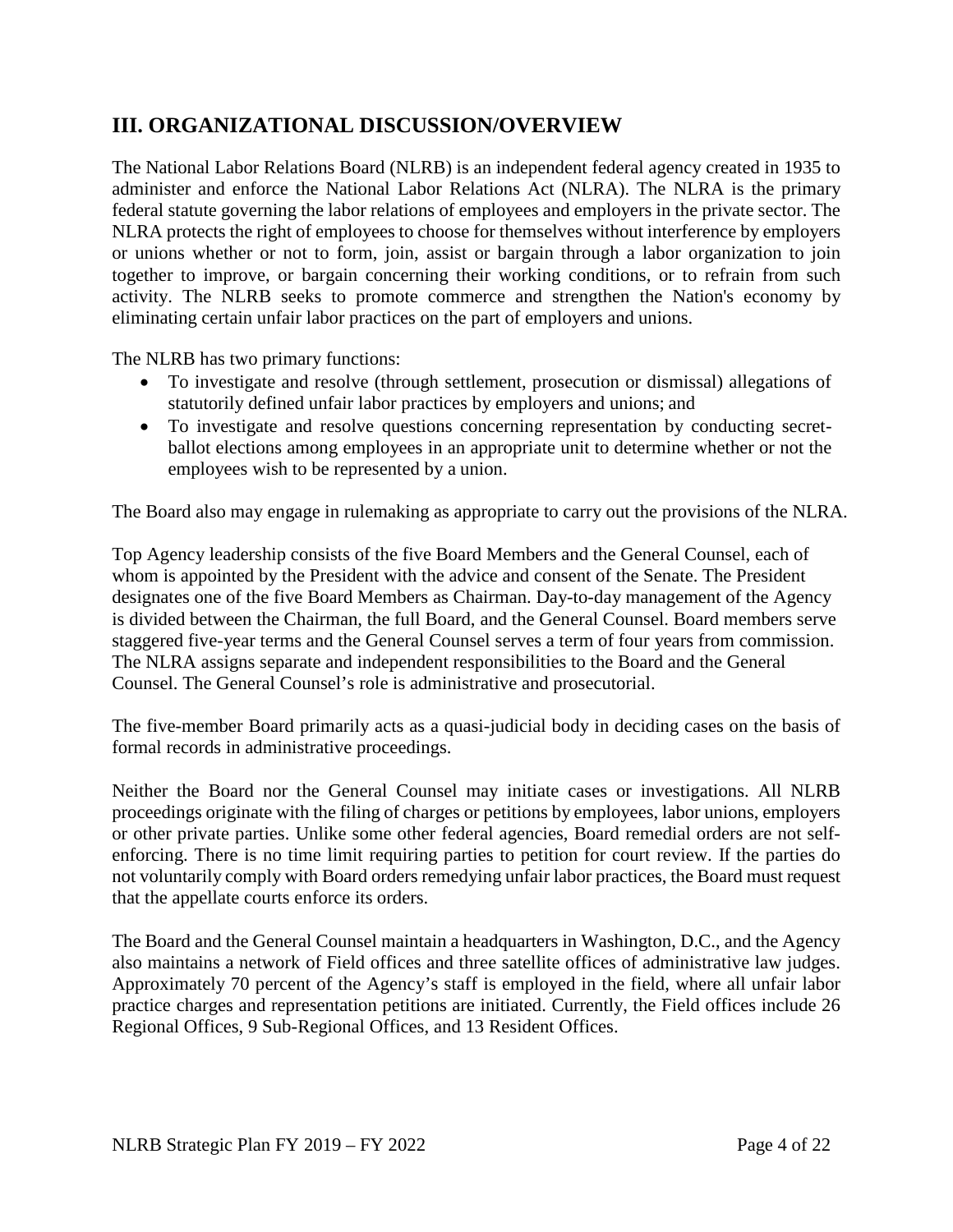# **IV. STRATEGIC FIVE-YEAR GOALS**

*For detailed information regarding the performance measures please see Appendix A.*

#### **GOAL # 1 (MISSION): PROMPTLY AND FAIRLY RESOLVE THROUGH INVESTIGATION, SETTLEMENT OR PROSECUTION, UNFAIR LABOR PRACTICES UNDER THE NATIONAL LABOR RELATIONS ACT**

#### **Objective 1: Achieve established performance measures for the resolution of meritorious unfair labor practice charges.**

*Initiative 1:* Achieve a collective 20% increase in timeliness of case processing under established performance measures for the resolution of all meritorious unfair labor practice charges.

**Measure 1:** Realize a 5% annual decrease in the average time required to resolve meritorious unfair labor practice charges through adjusted withdrawal, adjusted dismissal, settlement or issuance of complaint.

**Measure 2:** Realize a 5% annual decrease in the average time between issuance of complaint and settlement by administrative law judge or issuance of administrative law judge decision.

**Measure 3:** Realize a 5% annual decrease in the average time between issuance of an administrative law judge decision and a Board order.

**Measure 4:** Realize a 5% annual decrease in the average time between issuance of a Board order and the closing of the case.

*Initiative 2:* Achieve enhanced performance for the resolution of all unfair labor practice charges.

**Measure 1:** Realize a 5% annual decrease in the average time required to resolve unfair labor practice charges through withdrawal, dismissal, settlement or issuance of complaint.

**Measure 2:** Realize a 5% annual decrease in the average time between issuance of complaint and settlement by administrative law judge or issuance of administrative law judge decision.

**Measure 3:** Realize a 5% annual decrease in the average time between issuance of an administrative law judge decision and a Board order.

**Measure 4:** Realize a 5% annual decrease in the average time between issuance of a Board order and the closing of the case.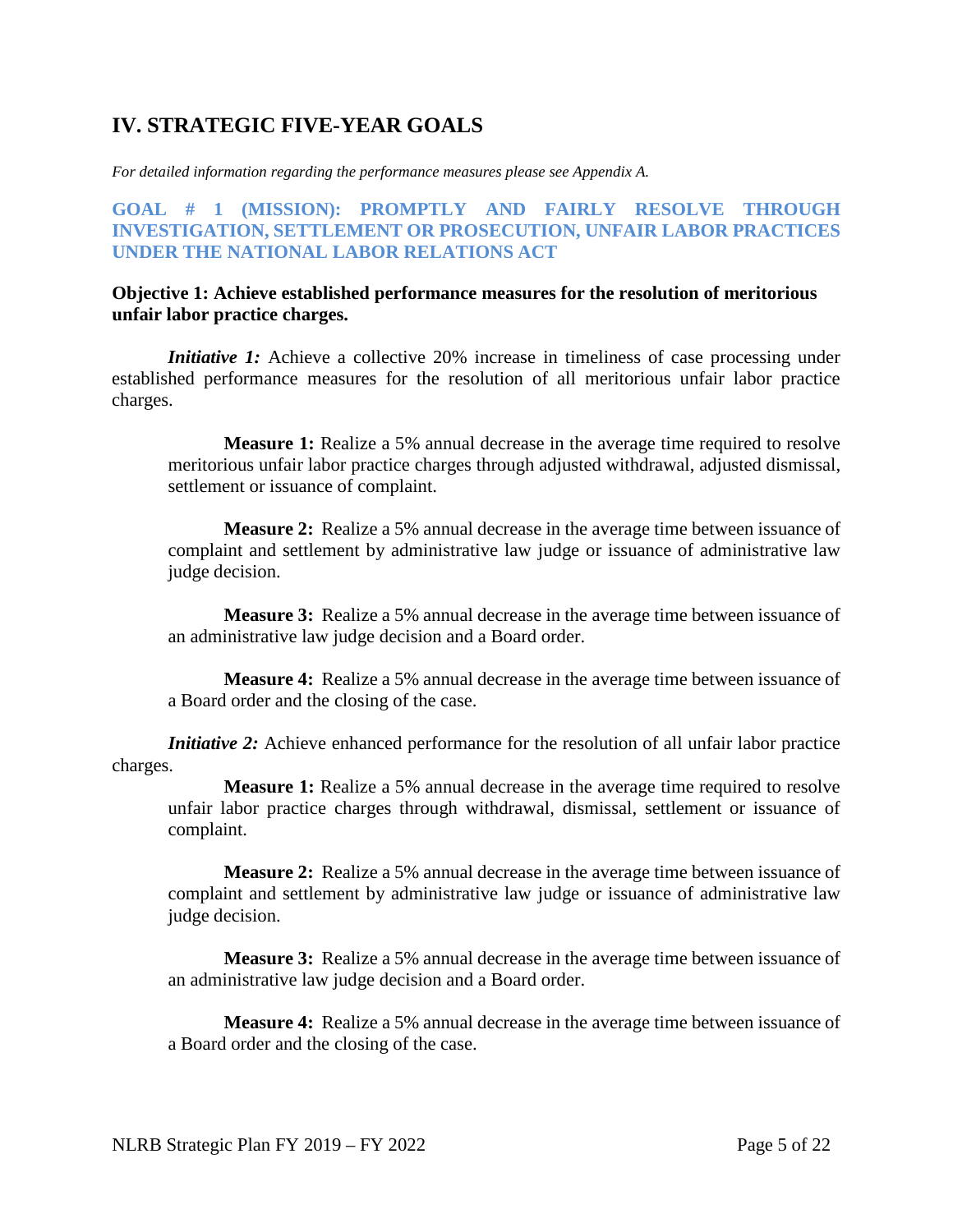#### *Initiative 3***: Ensure that all matters before the Agency are handled in a fair and consistent manner.**

**Measure 1***:* Ensure that Regional case processing procedures evolve with the Agency's strategic goals and technological advancements.

#### **Management Strategies:**

• Continually review staff suggestions for improvement and modify case processing procedures to ensure more timely and efficient resolution of cases.

**Measure 2:** Conduct annual quality reviews of Regional unfair labor practice case files and institute modifications to case processing as appropriate.

#### **Management Strategies:**

- Maintain and enhance alternative decision-making procedures to expedite Regional, Board and ALJ decisions in unfair labor practice cases.
- Utilize Compliance Unit to identify and coordinate compliance in merit cases.
- Discontinue existing interregional assistance program and replace it with a program that will ensure unfair labor practice cases in offices with backlogs are transferred to offices with available staff.
- Share best practices in unfair labor practice processing to assist regions in resolving unfair labor practice case issues promptly and fairly.

#### **GOAL # 2 (MISSION): PROMPTLY AND FAIRLY INVESTIGATE AND RESOLVE ALL QUESTIONS CONCERNING REPRESENTATION OF EMPLOYEES**

#### **Objective 1: Achieve established performance measures for the timely resolution of all questions concerning representation of employees.**

*Initiative 1:* Achieve established performance measures for the resolution of representation cases.

**Measure 1:** The percentage of representation cases resolved within 100 days of filing the election petition.

#### *Initiative 2***: Ensure that all matters before the Agency are handled in a fair and consistent manner.**

**Measure 1***:* Ensure that Regional case processing procedures evolve with the Agency's strategic goals and technological advancements.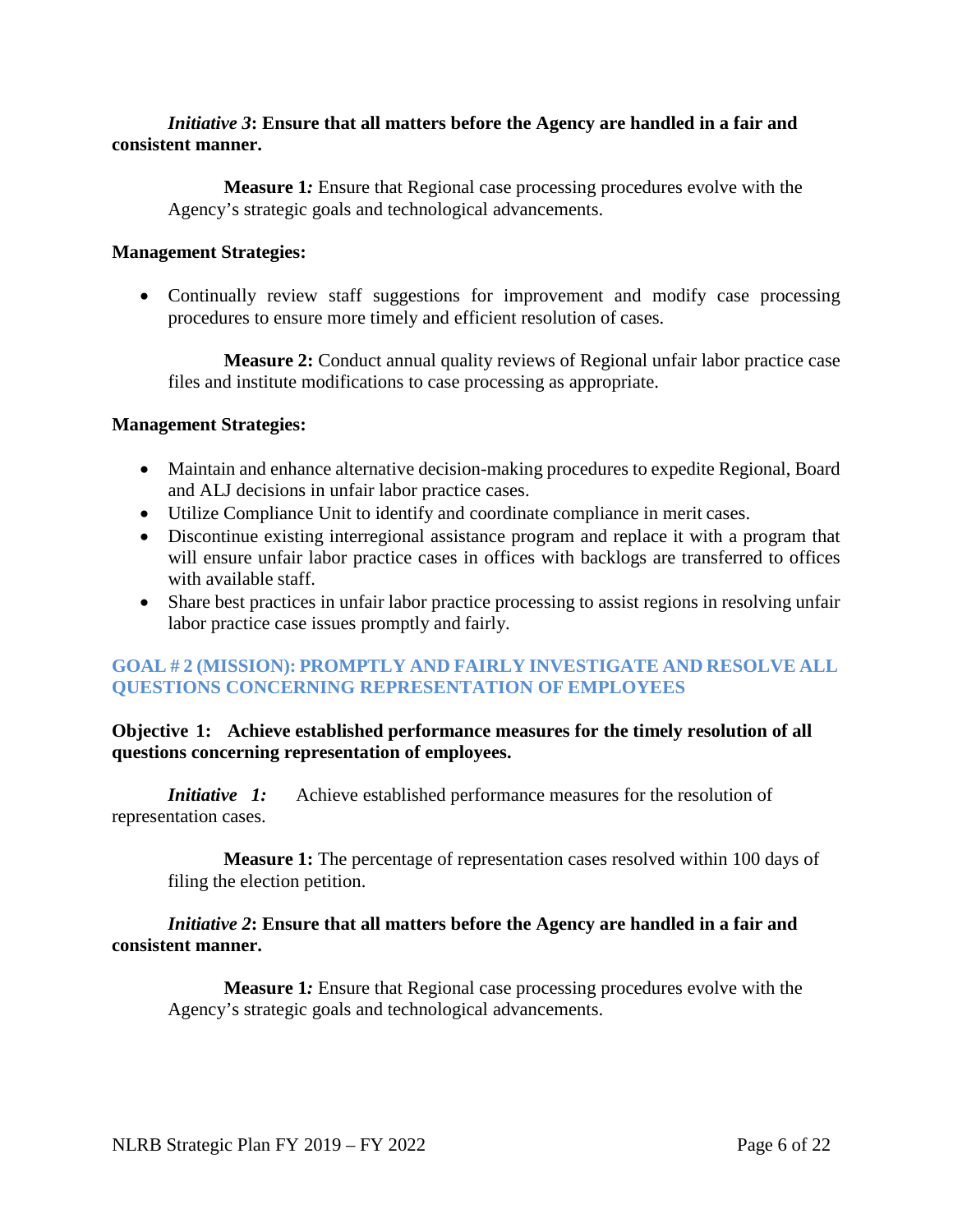#### **Management Strategies:**

Continually review staff suggestions for improvement and modify case processing procedures to ensure more timely and efficient resolution of cases.

**Measure 2***:* Conduct annual quality reviews of Regional representation case files and institute modifications to case processing as appropriate.

#### **Management Strategies:**

- Maintain and enhance alternative decision-making procedures to expedite Board decisions in representation cases.
- Discontinue existing interregional assistance program and replace it with a program that will ensure that representation cases in offices with backlogs are transferred to offices with available staff.
- Identify and utilize procedures to ensure careful and timely processing of Requests for Review, Special Appeals, and Hearing Officer Reports.
- Share best practices in representation case processing to assist regions in resolving representation case issues promptly and fairly.

#### **GOAL # 3 (SUPPORT): ACHIEVE ORGANIZATIONAL EXCELLENCE AND PRODUCTIVITY IN THE PUBLIC INTEREST**

#### **Objective 1: Recruit, develop, and retain a highly motivated, productive, talented, and diverse workforce to accomplish our mission.**

*Initiative 1:* Invest in and value all employees through professional development, workplace flexibilities, fair treatment, and recognition of performance in the public interest.

#### **Management Strategies:**

- Maintain a current human capital plan that includes human capital goals, objectives, and strategies and a workforce plan that is consistent with the Human Capital Assessment and Accountability Framework (HCAAF) of the Office of Personnel Management (OPM).
- Ensure that the Agency's performance management system is results-oriented and aligned with the Agency's goals and objectives as to quality and productivity.
- Demonstrate significant improvement in OPM's assessment of the Agency's performance management system.
- Ensure that managers collaborate with the Agency's employees and unions to implement Agency policies and collective bargaining agreements that balance performance, productivity and workplace flexibilities.
- Reduce the number of pending background investigations.
- Enhance employee development and learning opportunities through Skillport, West Legal Ed, Training Tuesdays, and other on-line and blended media.
- Develop Individual Development Plans for training and succession planning.
- Identify, through updating the workforce plan, core competencies for managers and actions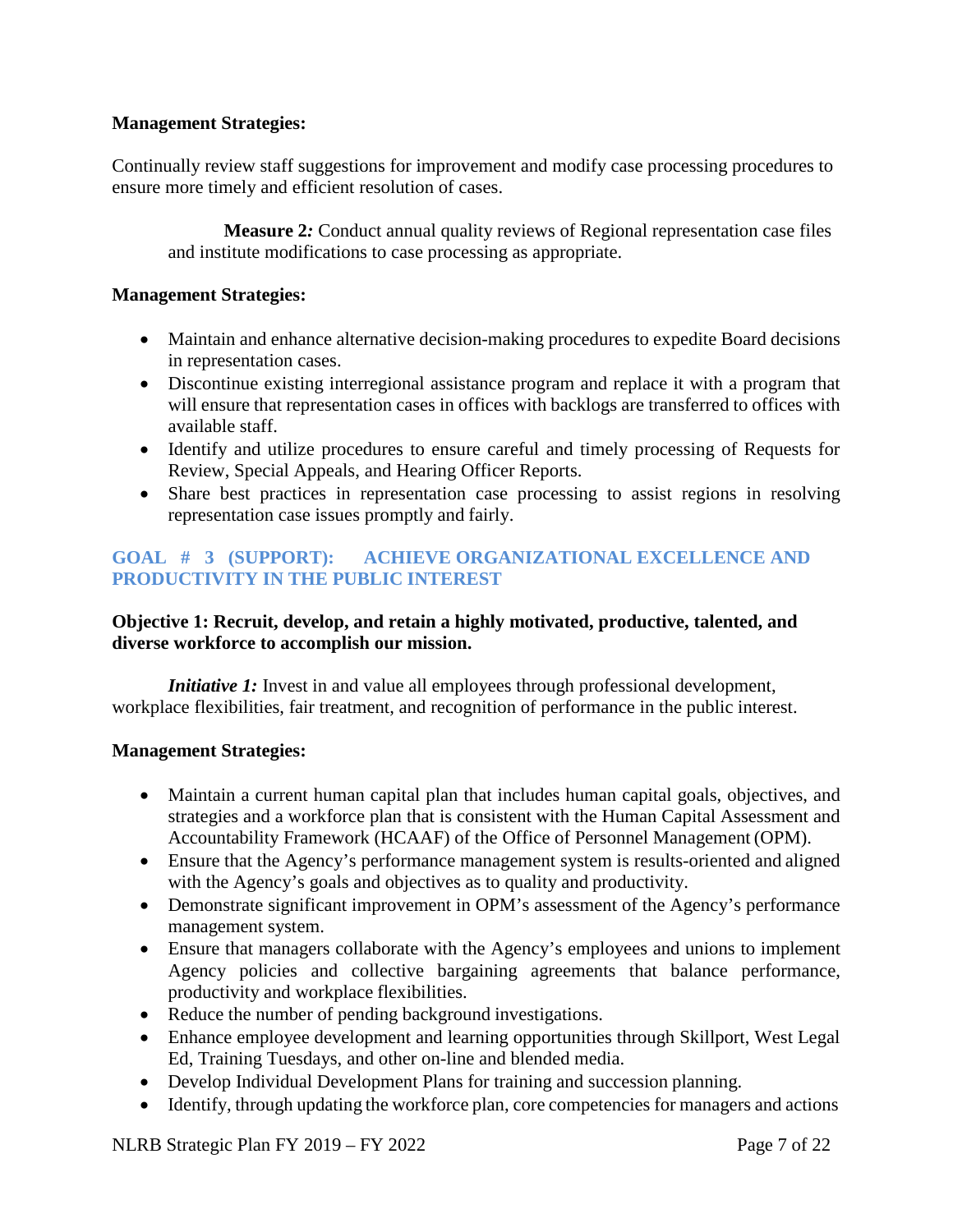necessary to close skill gaps as required by OPM.

*Initiative 2:* Develop and implement recruitment strategies to ensure a highly qualified, productive and diverse workforce.

#### **Management Strategies:**

- Comply with OPM's hiring reform, which tracks time spent to fill vacancies.
- Identify areas in which the Agency can enhance its diversity and talent through annual analysis of MD-715 guidance.
- Attract qualified and diverse applicants, including veterans and persons with disabilities, by following OPM and Equal Employment Opportunity Commission (EEOC) guidance and utilizing best practices of similar agencies.
- Establish working relationships with veteran's groups and Veterans Administration and Department of Labor veterans' programs to ensure that outreach efforts to veterans are consistent with OPM, congressional and Presidential directives.

#### **Objective # 2: Promote a culture of professionalism, mutual respect, and organizational pride.**

*Initiative 1:* Improve employee satisfaction and employee engagement.

#### **Management Strategies:**

- Strive to achieve improved internal communications.
- Identify and implement strategies to increase the number of employees who respond to the Federal Employee Viewpoint Survey.
- Develop a collaborative program to encourage employee creativity and innovation, including the Agency's suggestion program.
- Enhance internal and external recognition programs to acknowledge employee contributions (for example: Honorary Awards).

*Initiative* 2: Ensure that employees understand the Agency's mission and how they contribute to its accomplishments.

#### **Management Strategies:**

- Review and enhance the employee on boarding program.
- Ensure that each employee is provided with a performance plan and a clear understanding of management's expectations.
- Enhance publicity of significant organizational accomplishments.

*Initiative* 3: Cultivate and promote Agency programs that encourage collaboration, flexibility, diversity and mutual respect to enable individuals to contribute to their full potential.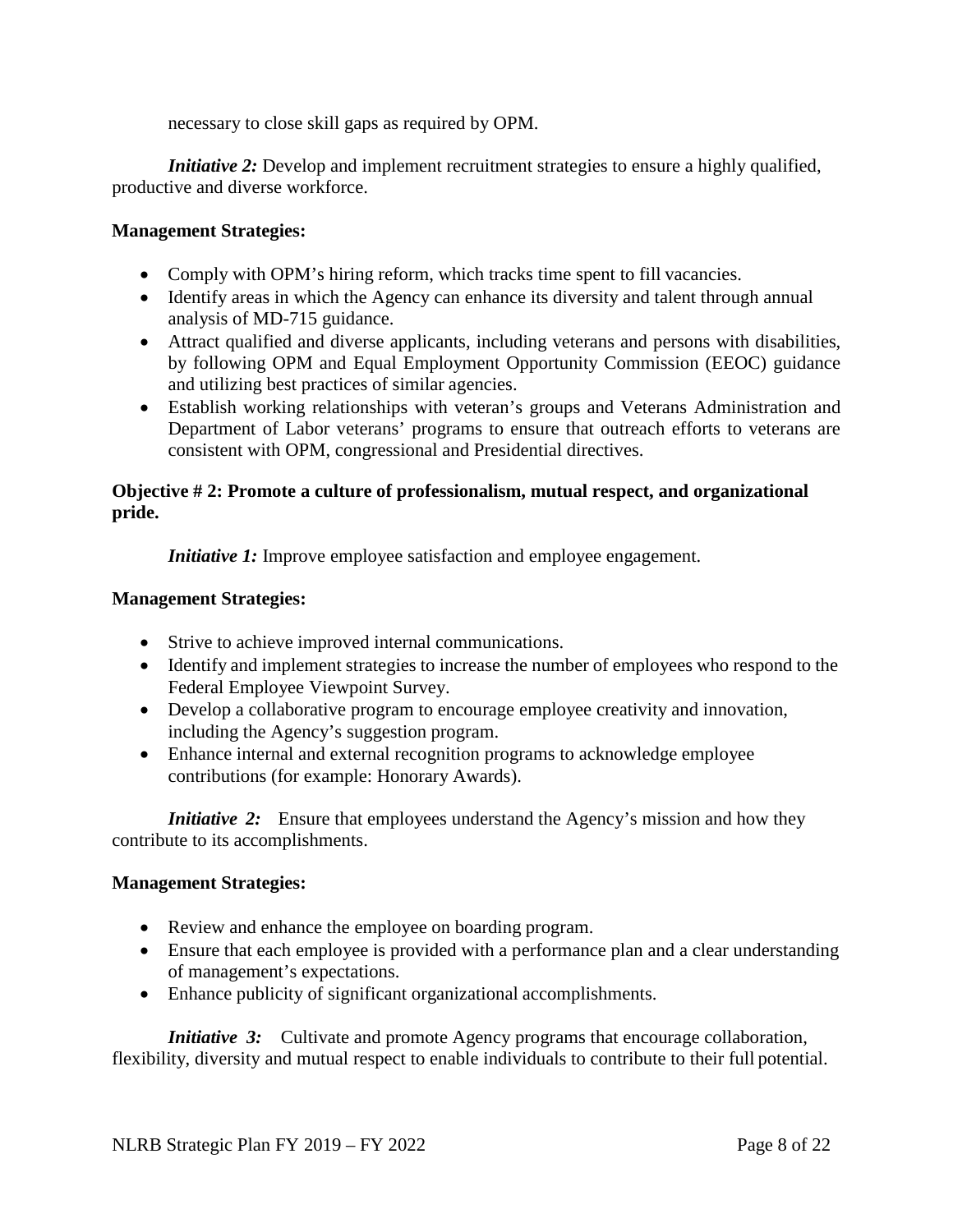#### **Management Strategies:**

- Demonstrate leadership accountability, commitment, and involvement regarding diversity and inclusion.
	- o Fully and timely comply with all federal laws, regulations, executive orders, management directives and policies related to promoting diversity and inclusion in the workplace.
	- o Provide on-going diversity and inclusion training for senior leadership.
	- o Evaluate all levels of management on their proactivity in maintaining an inclusive work environment.
- Involve employees as participants and responsible agents of diversity, mutual respect and inclusion.
	- o Reassess Agency mentoring programs to ensure they are used as tools to maintain a diverse workforce by affording a consistency of opportunity throughout all organizational units.
- Encourage participation in special emphasis observances.

#### **GOAL # 4 (SUPPORT): MANAGE AGENCY RESOURCES EFFICIENTLY AND IN A MANNER THAT INSTILLS PUBLIC TRUST**

#### **Objective # 1: Use information and technology to monitor, evaluate, and improve programs and processes in order to accomplish the agency's mission and increase transparency.**

*Initiative 1:* Improve the productivity of the Agency's case management by standardizing business processes in a single unified case management system.

**Measure 1:** Increase the rates of electronic service, delivery, and filings, thereby reducing the paperwork burden on constituents, including individuals, labor unions, businesses, government entities and other organizations.

**Measure 2:** Increase the information shared electronically with the public, making the Agency's case processes more transparent.

#### **Management Strategies**:

- Focus on most critical business needs first.
- Split projects into smaller, simpler segments with clear deliverables.
- Employ ongoing, transparent project oversight from the NxGen Integrated Project Team.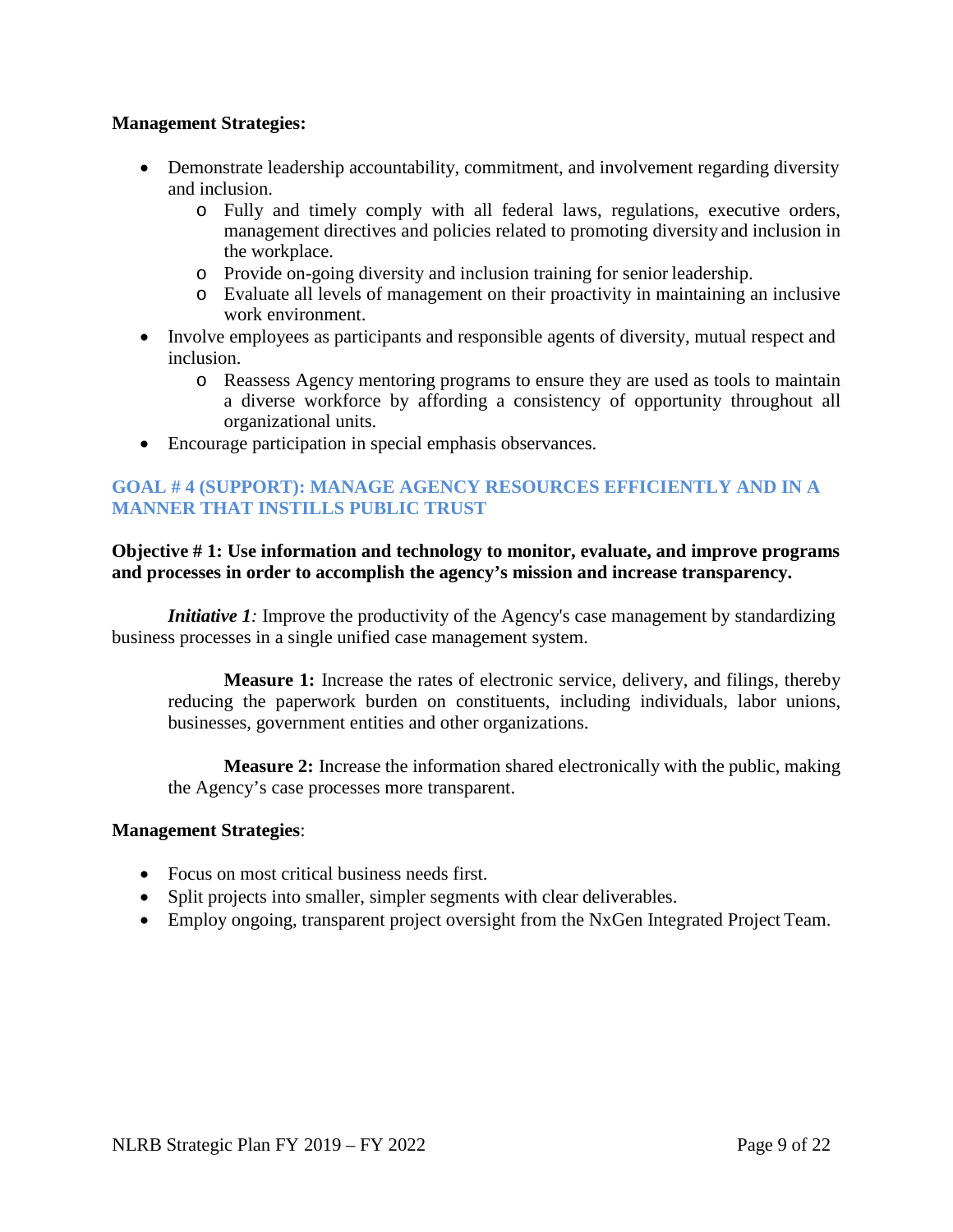*Initiative 2:* Achieve more effective and efficient program operations in the NLRB administrative functions by automating and improving processes and information sharing within the Agency.

**Measure 1:** Streamline the Agency transactional processes by providing employees ready access to the tools, data and documents they require from anywhere, at any time.

**Measure 2:** Continue to enhance and utilize a modern single unified communications platform and network to empower Agency personnel to communicate with voice, video and data from all locations including the office, at home and on the road.

**Measure 3:** Fully utilize a dynamic social collaborative environment for employee engagement.

#### **Management Strategies:**

- Focus on most critical business needs first.
- Split projects into smaller, simpler segments with clear deliverables.
- Increase information sharing within the Agency through mechanisms that are easy for employees to contribute to and access.
- Employ ongoing, transparent project oversight from the Administrative Systems Integrated Project Team.

*Initiative 3:* Effective management of fiscal resources.

**Measure 1:** Develop and/or support the development of the Agency's budget.

**Measure 2**: Produce financial reports as required by OMB, Treasury, and Congress.

**Measure 3**: Conduct quarterly Program Management reviews on requirements development and execution to ensure programs stay on time and on budget.

**Measure 4:** Monitor unliquidated obligations quarterly for current year execution and re-allocate to other unfunded mission requirements.

**Measure 5:** Increase the use of strategic sourcing, purchase card program, and in sourcing to minimize waste and abuse. Continue to support minority business enterprises for contract awards.

*Initiative 4:* Right-sizing and closing Field Offices and Headquarters office space by up to 30% over the next five years in accordance with GSA guidelines.

**Measure 1**: Develop five-year Project Plan that identifies field offices for reductions in square footage or for closure.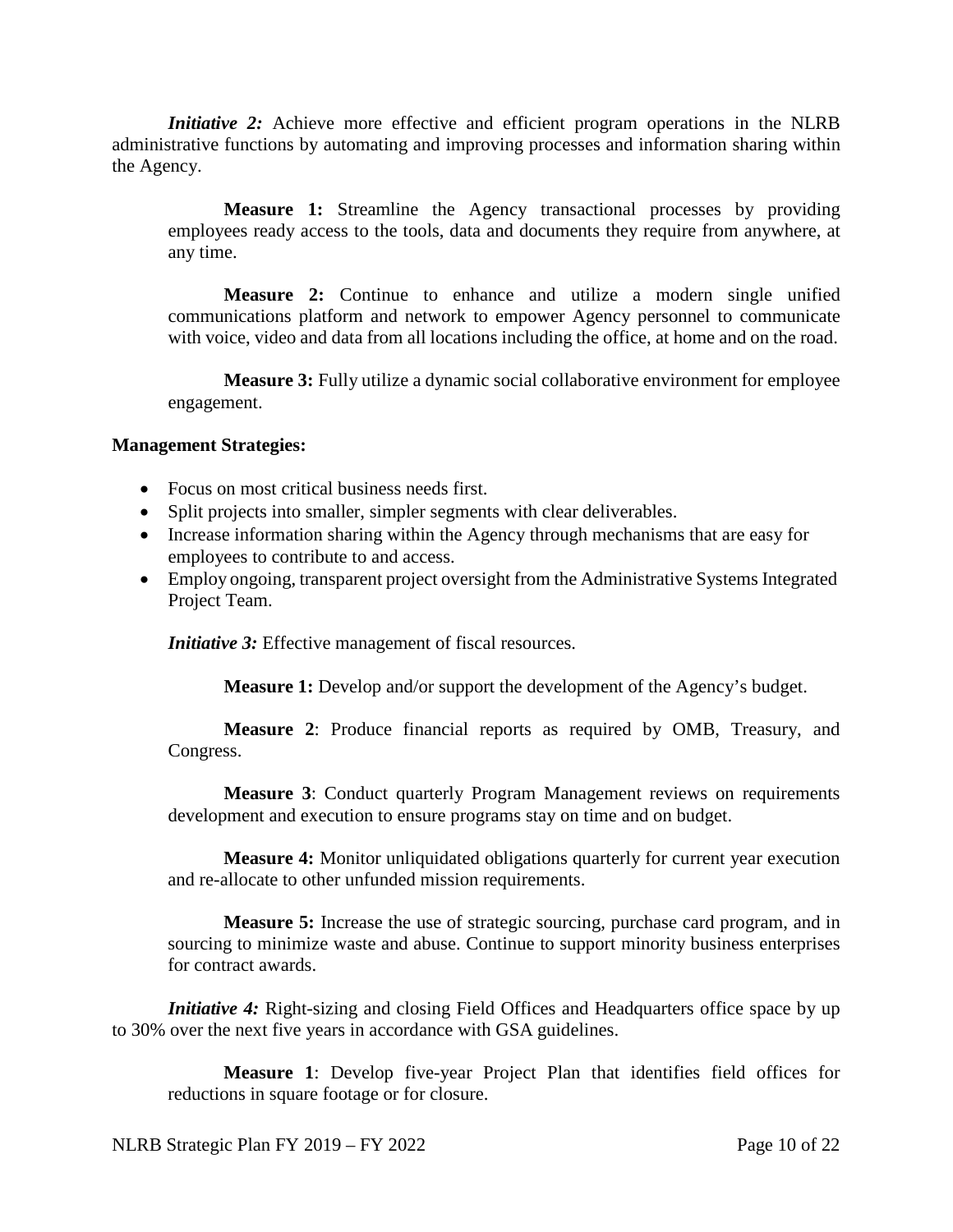#### **Objective #2: Evaluate and improve the Agency's Outreach Program**

*Initiative 1:* Enhance Agency's Outreach Program.

#### **Management Strategies:**

- Employ further non-traditional outreach to the following populations:
	- o Unrepresented employees
	- o Unions, Small Business Owners
- Engage with organizations, such as those listed below, to better educate workers and employers:
	- o Joint outreach with sister agencies
	- o Memorandums of Understanding (MOU) with other agencies related to co-extensive investigations

#### **Objective # 3: Conduct all internal and external Agency business in an ethical and timely manner.**

*Initiative 1:* Promote an ethical culture within the NLRB through leadership, communications, awareness, resources, and oversight.

**Measure 1:** Involve Agency leadership in promoting visibility and commitment to the NLRB Ethics Program.

**Measure 2:** Increase employee awareness of ethics responsibilities by maintaining an education program that reaches all NLRB employees at all levels and uses internet technology to expand access to program materials.

**Measure 3:** Respond to at least 85% of ethics inquiries within 5 days of receipt.

**Measure 4:** Review and certify financial disclosure reports within 60 days of receipt and notify filers of real or potential conflicts.

**Measure 5:** Use technology to improve financial disclosure reporting and review process.

*Initiative 2:* Respond to internal audits in a timely manner.

**Measure 1:** Prepare responses to internal audit reports as required by the auditor, meeting the deadlines specified in the reports.

*Initiative 3:* Respond to external audits in a timely manner.

**Measure 1:** Prepare responses to external audit reports as required by the auditor, meeting the deadlines specified in the reports.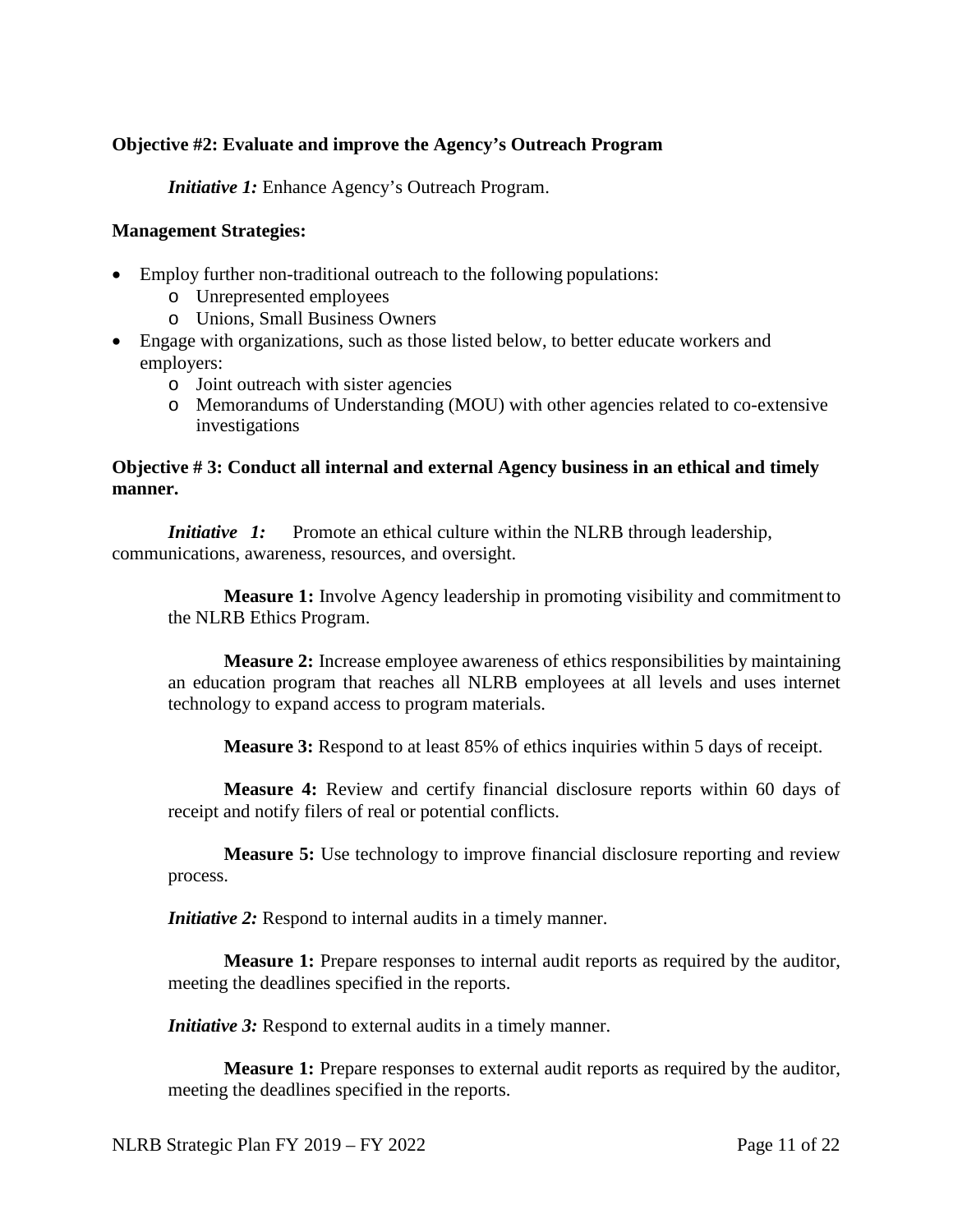*Initiative 4:* Respond to FOIA and other public inquiries in a timely manner.

**Measure 1:** Respond to at least 60% of initial FOIA requests within 20 working days.

**Measure 2:** Seek a statutory extension for less than 15% of requests.

**Measure 3:** Respond to at least 95% of statutory appeals within 20 working days.

**Measure 4:** Seek a statutory extension for less than 20% of appeals.

# **V. EXTERNAL FACTORS AFFECTING ACHIEVEMENT OF STRATEGIC PLAN**

Various factors can affect each goal, objective, and performance measure contained in the NLRB's strategic plan. These factors include budget, case intake, settlements, Board member vacancies, and the potential effect of statutory changes.

#### **BUDGET**

Our goals and measures assume appropriate funding of Agency budgets as submitted by the President to Congress. As a labor-intensive agency, over 90% of our budget is dedicated to fixed costs, including about 80% for salaries and benefits. If less than appropriate funding requested is authorized, the Agency's ability to produce the results and benefits set forth in this plan may be impacted.

#### **CASE INTAKE**

While the Agency projects caseload based on known factors and recent history, it cannot control the number of cases filed. Public perceptions about unionization and the role of the Agency, employment trends, stakeholder strategies, globalization of the economy, industrial economic trends, corporate reorganizations and the level of labor-management cooperation efforts can all have an impact on case intake and the complexity of the work. Difficult issues can arise when companies relocate or close, dissipate or hide assets, file for bankruptcy, reorganize or operate through a different corporate entity. Based on historical data, it is projected that overall case intake will reduce by between 500 and 1,000 cases in FY2019.

#### **SETTLEMENTS**

While the Agency has experienced outstanding success in achieving voluntary resolutions of representation and ULP cases, it will make early settlement of cases more of a priority. It is estimated that a one percent drop in the settlement rate will cost the Agency more than \$2 million as the process becomes formal and litigation takes over. Accordingly, factors affecting the Agency's ability to settle cases may directly affect its budgetary and performance goals and will be closely monitored.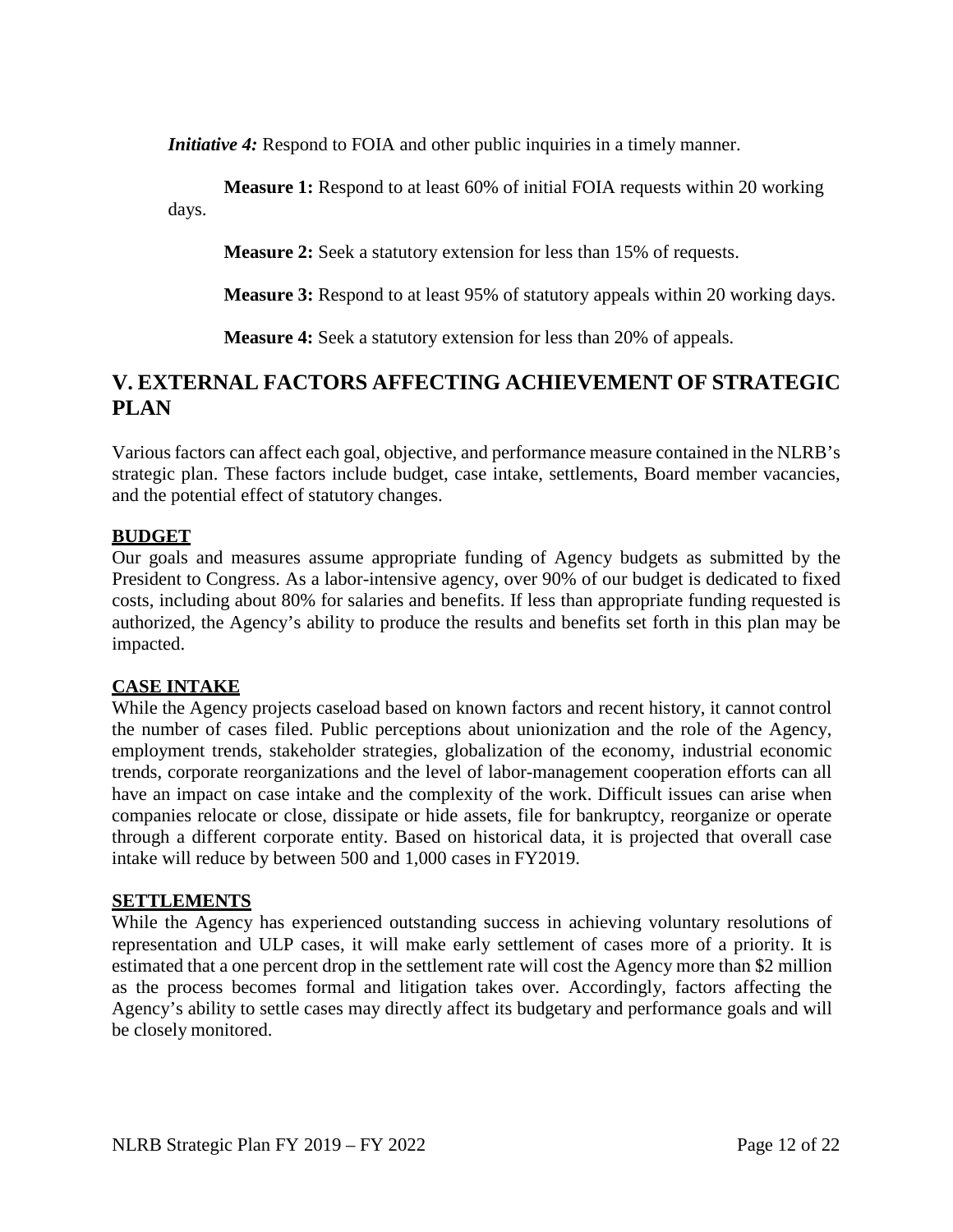# **VI. PROGRAM EVALUATION**

It is difficult for an Agency such as the NLRB to measure "outcomes" in the sense intended by the authors of the Government Performance and Results Act. In the representation case area, the Agency does not control or seek to influence the results of elections but strives instead to ensure the rights of employees to freely and democratically determine, through a secret ballot election, whether or not they wish to be represented by a labor organization. In the unfair labor practice area, the aim of the Agency is to timely address and resolve charges that represent industrial strife and unrest that burdens the free flow of commerce. An indicator of success in the achievement of these aims is timeliness and quality of case processing, from the filing of a representation case petition or unfair labor practice charge to the closing of the case.

The NLRB uses various techniques and mechanisms to evaluate whether programs are achieving their GPRA goals and other performance targets. The Board monitors the status of all of its cases to determine performance against yearly targets that support the Agency's overarching measures and strategic goals. A committee composed of senior management officials, including the deputy chief counsels of each of the Board Members, meets at the beginning of each month to review the status of cases, to prioritize cases, and to develop lists of cases that the Board Members will jointly focus on each week in order to facilitate the issuance of decisions in those cases. These representatives also report back to the Board Members on performance data and staff workload, among other issues. The Board has an electronic casehandling management system that captures all case events in a database from which case production reports are generated. The Board Members also regularly meet and communicate with each other to discuss cases.

Further, the General Counsel has an evaluation program to assess the performance of its Regional operations. The Quality Review Program of the Division of Operations-Management reviews unfair labor practice, representation, and compliance case files annually to ensure that they are processed in accordance with substantive and procedural requirements and that the General Counsel's policies are implemented appropriately. Those reviews have assessed, among other things, the quality and completeness of the investigative file, the implementation of the General Counsel's priorities, and compliance with Agency decisions. Additionally, complaints and Administrative Law Judges' and Board decisions that constitute significant losses are reviewed to ensure quality casehandling, and the litigation success rate before the Board and before district courts with regard to injunction litigation is monitored. Further, Regional site visits are conducted during which Regional casehandling and administrative procedures are evaluated, and Regional Offices' performance in implementing the General Counsel's priorities is incorporated into the Regional Directors' annual performance appraisals. Finally, the Division of Operations-Management periodically issues case processing suggestions based on feedback and recommendations from the field and headquarters staff of the Agency.

In addition to the Division of Operations-Management's regular review of case decisions to determine the quality of litigation, other branches and offices, such as the Office of Appeals, Division of Advice, Contempt, Compliance and Special Litigation Branch, and Office of Representation Appeals, provide valuable insight and constructive feedback on the performance and contributions of field offices. Top Agency management also meets regularly with practice and procedure committees of the American Bar Association and with organizations representing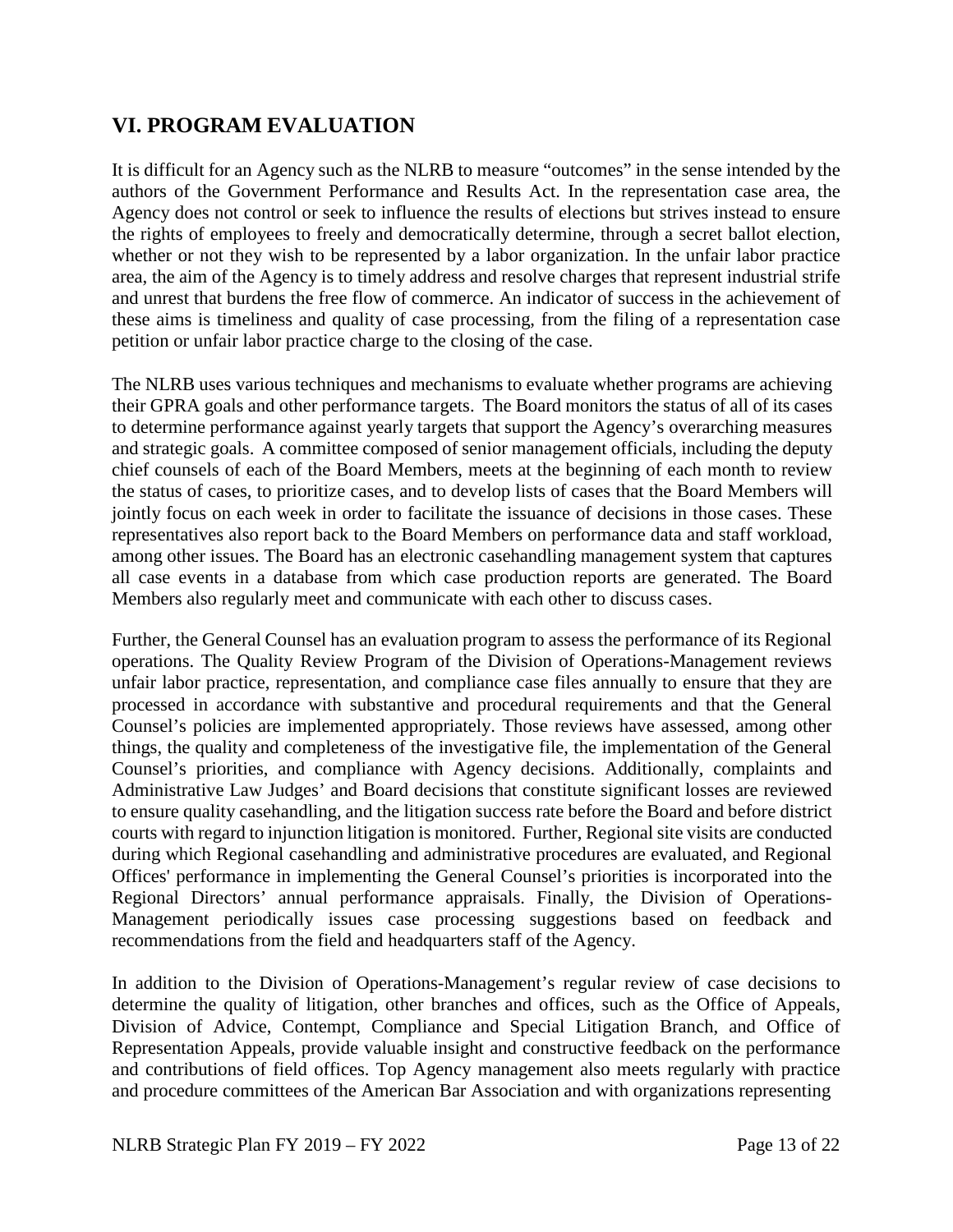various labor employers or other third-party interests, to obtain feedback on their members' experiences when practicing before the NLRB.

# **VII. OFFICE OF INSPECTOR GENERAL STRATEGIC PLAN**

#### **GOAL #1:** PROMOTE ECONOMY, EFFICIENCY, AND EFFECTIVENESS IN THE ADMINISTRATION OF THE AGENCY'S PROGRAMS AND OPERATIONS. **OBJECTIVES**

- 1. Conduct timely audits and inspections of the issues, programs and operations of most importance to the Agency.
- 2. Achieve positive change by presenting findings, identifying causes of identified and/or 2 problems, and making recommendations that are useful to the Agency.

#### **STRATEGIES**

- Ensure that the audit program is aligned with the Agency's Strategic Plan.
- Solicit input from heads of Agency Branches to prepare an annual audit work plan.

#### **GOAL #2:** PREVENT OR DETECT FRAUD AND ABUSE IN THE AGENCY'S PROGRAMS AND OPERATIONS.

#### **OBJECTIVES**

- 1. Evaluate all referrals to the OIG in an objective, timely, and lawful manner.
- 2. Conduct investigations in a thorough, efficient, timely, and lawful manner.
- 3. Monitor referrals under investigation by other offices where appropriate action is taken.

#### **STRATEGIES**

- Operate a fraud hotline and advertise its existence and other means for referring matters of possible fraud or abuse to the OIG.
- Refer matters within the jurisdiction of other Agency offices, e.g., EEO, security, or ethics, to those offices for action.
- Conduct investigations in accordance with Council of Inspectors General on Integrity and Efficiency (CIGIE) Quality standards, identify program vulnerabilities and recommend ways to prevent program abuse as part of the investigative process.
- Report immediately to the Chairman and/or the General Counsel any serious or flagrant problems, abuses, or deficiencies.
- Report expeditiously to the Attorney General potential violations of Federal criminal law.
- Present findings of wrongdoing to the appropriate officials for action.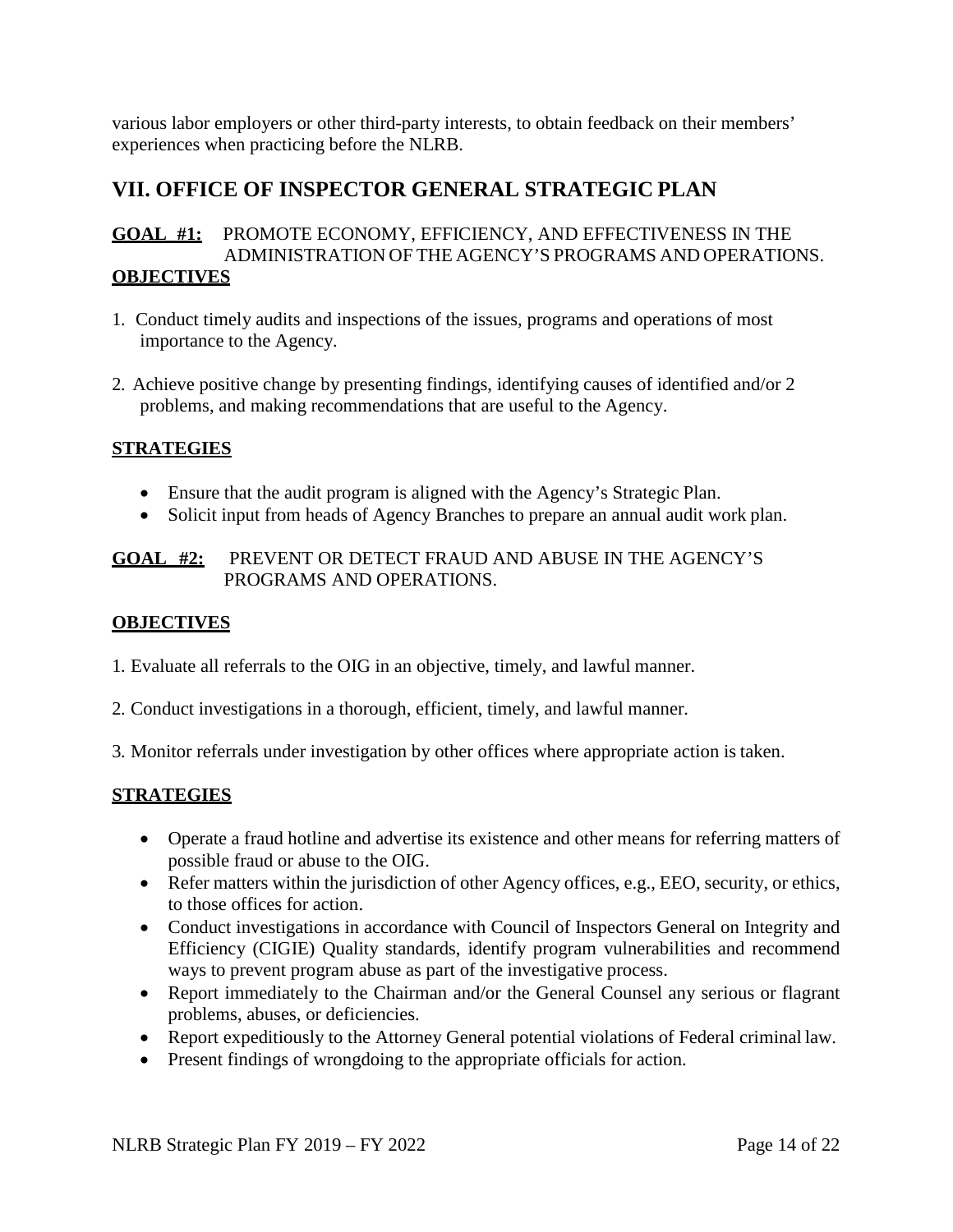#### **GOAL #3:** ESTABLISH A COLLABORATIVE RELATIONSHIP WITH THE CONGRESS, THE BOARD, AND AGENCY EMPLOYEES TO IMPROVE AGENCY OPERATIONS.

#### **OBJECTIVES**

- 1. Keep the Chairman, General Counsel, Board, and Congress informed of program or operational vulnerabilities and significant issues.
- 2. Operate in a manner that demonstrates values such as fairness, courtesy, professionalism, empathy, openness, access, and a willingness to listen.

#### **STRATEGIES**

- $\Box$  Issue semiannual reports by April 30 and October 31 each year.
- $\Box$  Participate in CIGIE projects to improve financial and program operations.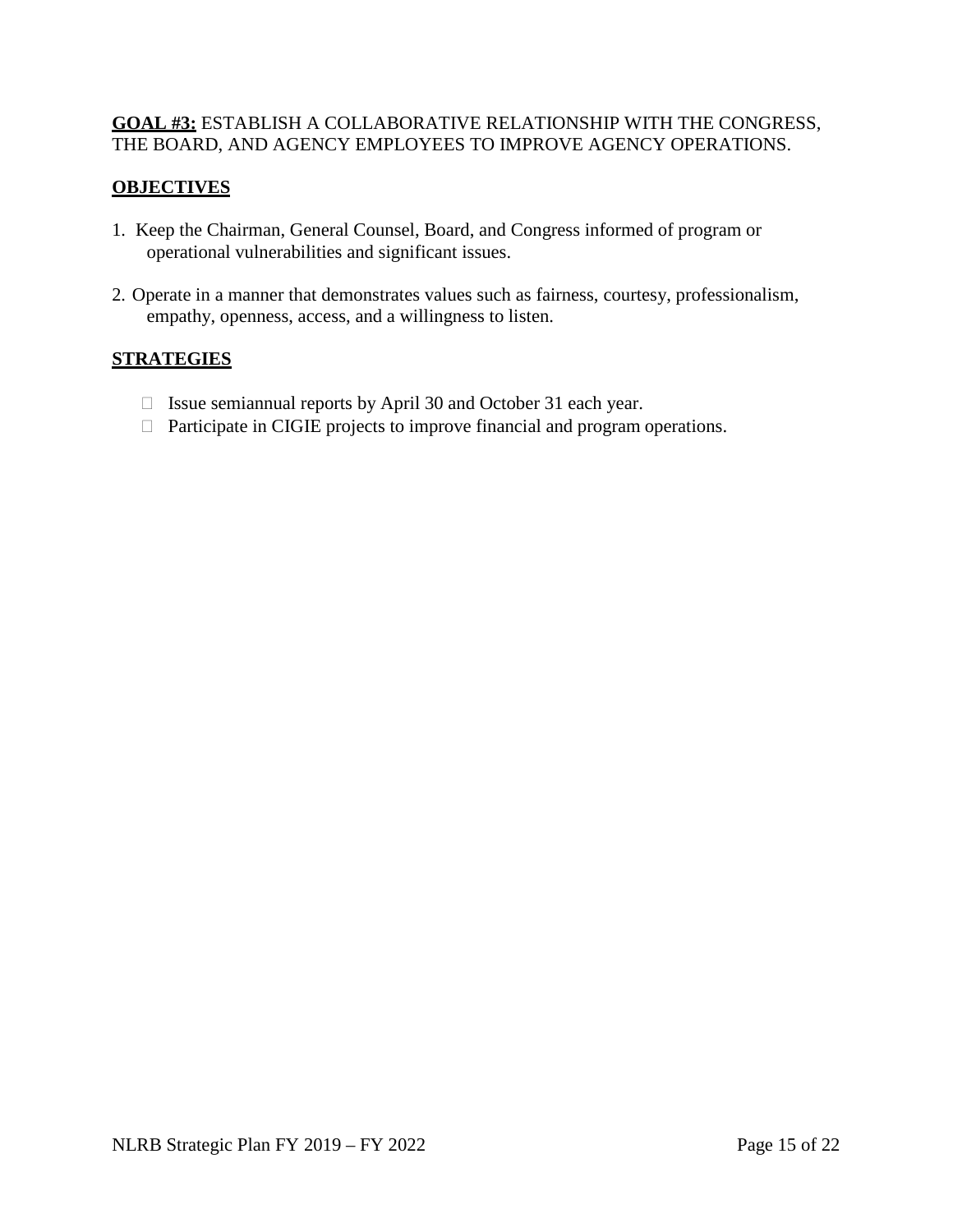### **APPENDIX**

The appendix provides additional information regarding Agency performance measures, outlines of the types of cases arising under the Labor Management Relations Act, the basic procedures in the processing of cases within the Agency and overviews of each strategic goal.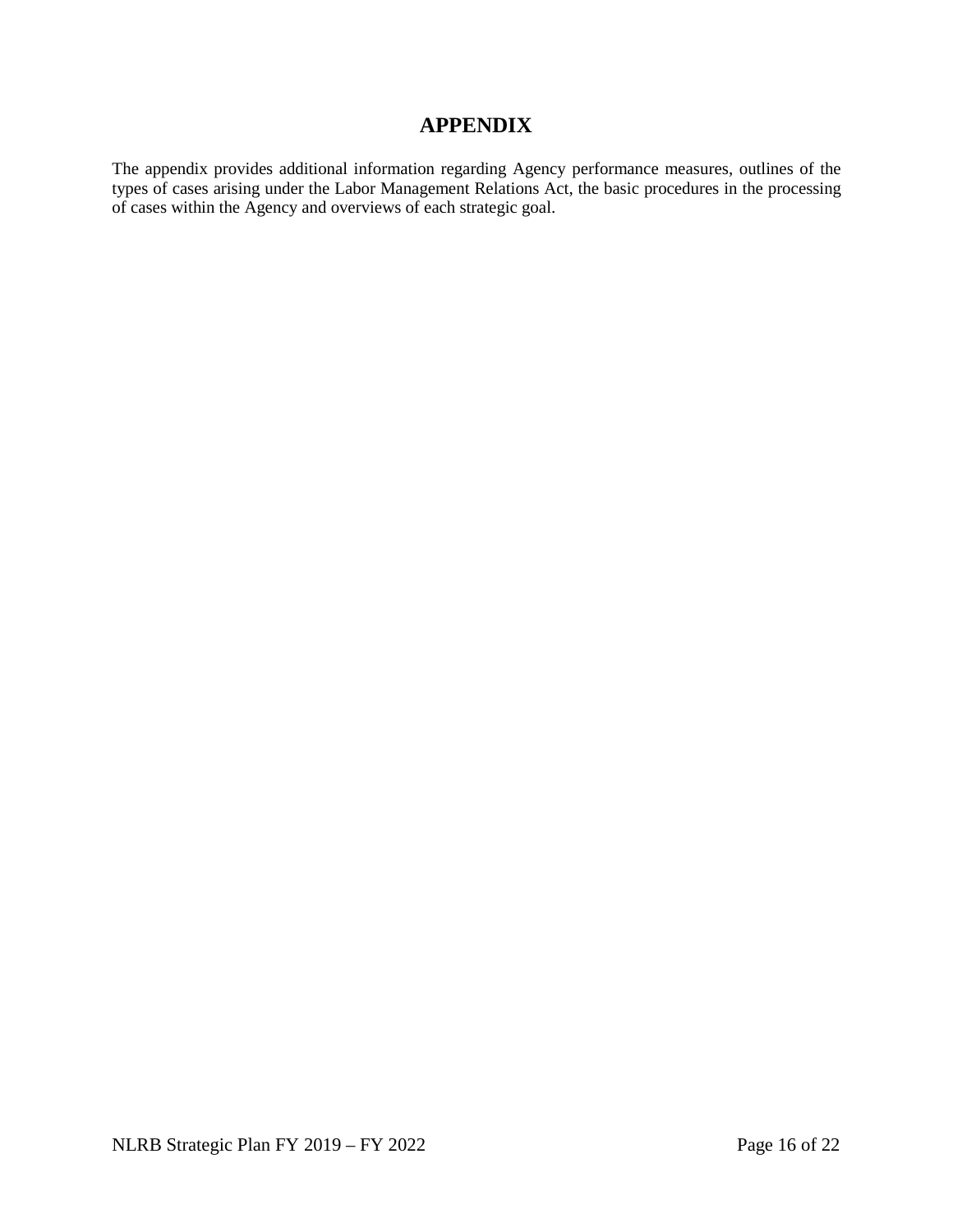#### Appendix

#### PERFORMANCE MEASURES

In support of our mission-related goals, objectives, and initiatives, the Agency has a long, successful history of performance measurement focusing on timeliness and effectiveness in our case handling process timeliness, because we firmly believe that "justice delayed is justice denied," and effectiveness, because we strive to give customers a response that provides a thorough and reasoned solution to the issue(s) presented.

In support of the mission-related goals that appeared in the Fiscal Years 2007-2012 strategic plan, the Agency developed two goals that help drive the mission and the vision of the agency. These goals are tied to either management strategies some of which do not have annual percentage targets or specific projects or deliverables that can be accounted for with a "yes" or a "no".

**GOAL 1, Objective 1, Initiative 1**: Achieve a cumulative 20% increase in timeliness of case processing

under established performance measures for the resolution of all meritorious unfair labor practice

charges over the next 5 years.

**Measure 1:** Realize a 5% annual decrease in the average time to resolve meritorious unfair labor practice charges by adjusted withdrawal, adjusted dismissal, deferral or settlement or issuance of complaint.

| <b>Baseline:</b>       | FY 2018 | $106$ days |
|------------------------|---------|------------|
| Long-term target:      | FY 2022 | 85 days    |
| <b>Annual targets:</b> | FY 2019 | $101$ days |
|                        | FY 2020 | 95 days    |
|                        | FY 2021 | 90 days    |
|                        | FY 2022 | 85 days    |

**Measure 2:** Realize a 5% annual decrease in the average time between issuance of complaint and settlement by administrative law judge or issuance of administrative law judge decision.

| <b>Baseline:</b>       | FY 2018 | 242 days |
|------------------------|---------|----------|
| Long-term target:      | FY 2022 | 194 days |
| <b>Annual targets:</b> | FY 2019 | 230 days |
|                        | FY 2020 | 218 days |
|                        | FY 2021 | 206 days |
|                        | FY 2022 | 194 days |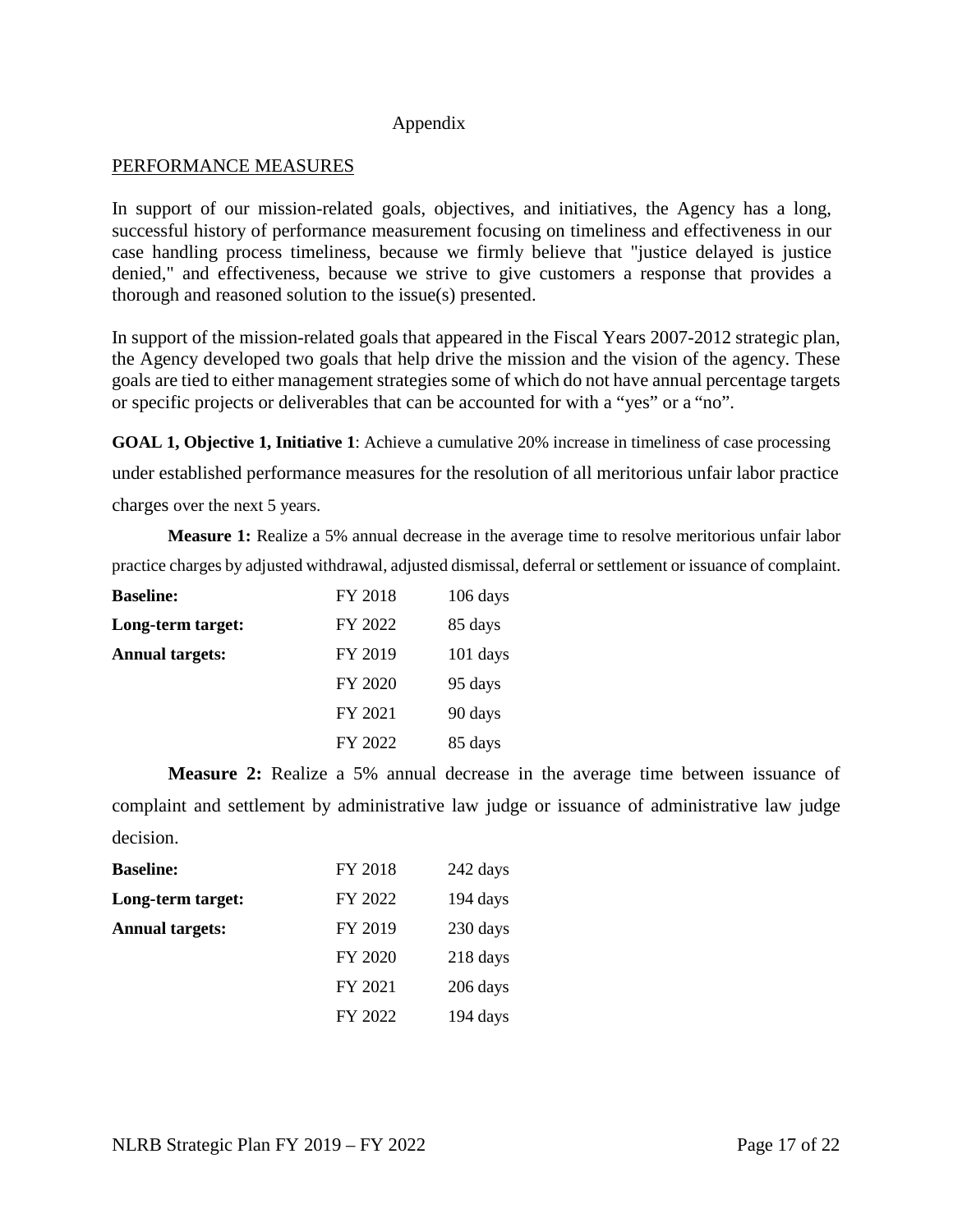**Measure 3:** Realize a 5% annual decrease in the average time between issuance of an administrative law judge decision and a Board order.

| <b>Baseline:</b>       | FY 2018 | 585 days |
|------------------------|---------|----------|
| Long-term target:      | FY 2022 | 468 days |
| <b>Annual targets:</b> | FY 2019 | 556 days |
|                        | FY 2020 | 527 days |
|                        | FY 2021 | 497 days |
|                        | FY 2022 | 468 days |

**Measure 4:** Realize a 5% annual decrease in the average time between issuance of a Board order and the closing of the case.

| <b>Baseline:</b>       | FY 2018 | 648 days |
|------------------------|---------|----------|
| Long-term target:      | FY 2022 | 518 days |
| <b>Annual targets:</b> | FY 2019 | 616 days |
|                        | FY 2020 | 583 days |
|                        | FY 2021 | 556 days |
|                        | FY 2022 | 518 days |

**GOAL 1, Objective 1, Initiative 2:** Achieve enhanced performance for the resolution of all unfair labor practice charges.

**Measure 1:** Realize a 5% annual decrease in the average time to resolve unfair labor practice charges by withdrawal, dismissal, deferral, settlement, or issuance of complaint.

| <b>Baseline:</b>       | FY 2018 | 90 days |
|------------------------|---------|---------|
| Long-term target:      | FY 2022 | 72 days |
| <b>Annual targets:</b> | FY 2019 | 86 days |
|                        | FY 2020 | 81 days |
|                        | FY 2021 | 77 days |
|                        | FY 2022 | 72 days |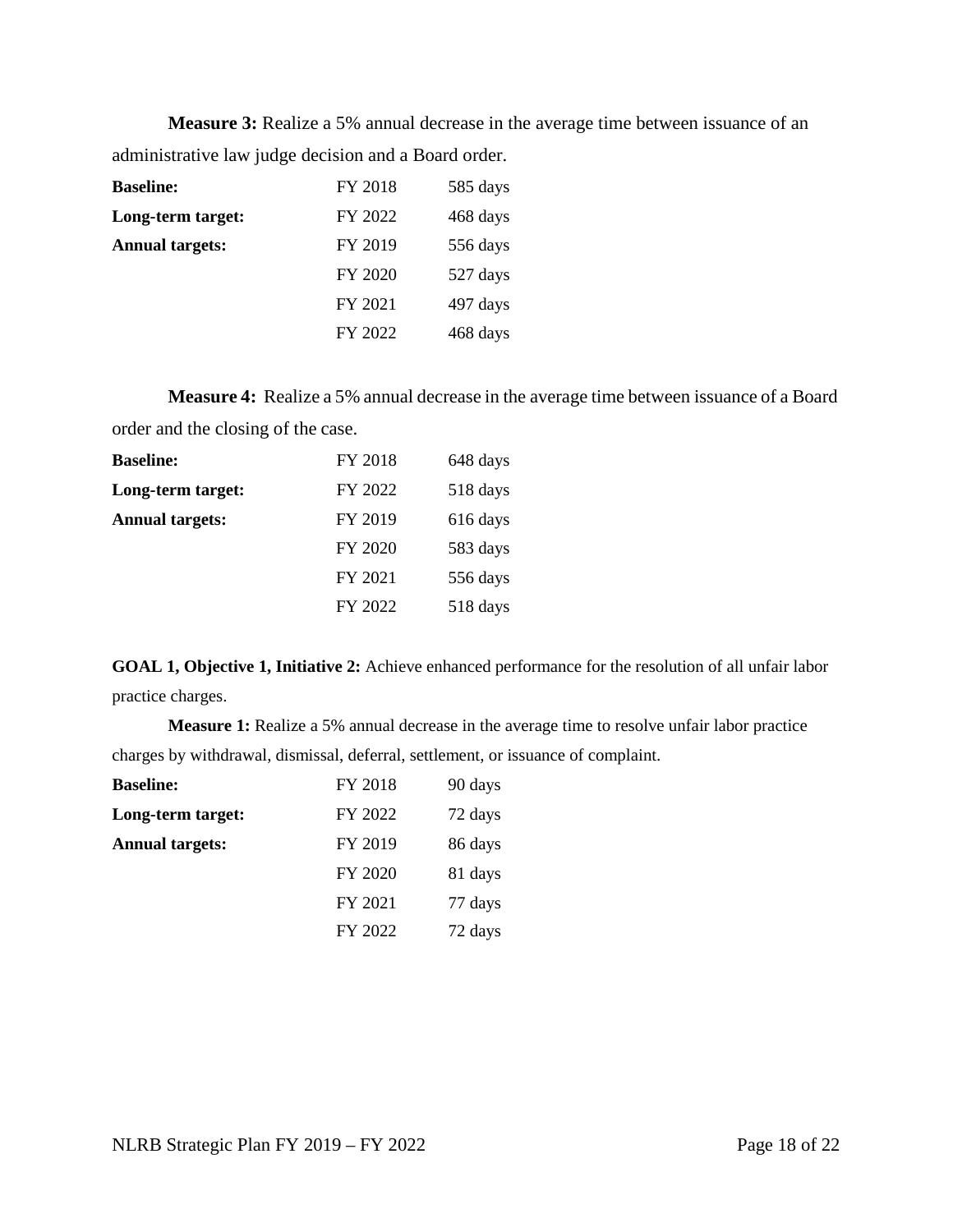**Measure 2:** Realize a 5% annual decrease in the average time between issuance of complaint and settlement by administrative law judge or issuance of administrative law judge decision.

| <b>Baseline:</b>       | FY 2018 | 242 days |
|------------------------|---------|----------|
| Long-term target:      | FY 2022 | 194 days |
| <b>Annual targets:</b> | FY 2019 | 230 days |
|                        | FY 2020 | 218 days |
|                        | FY 2021 | 206 days |
|                        | FY 2022 | 194 days |

**Measure 3:** Realize a 5% annual decrease in the average time between issuance of an administrative law judge decision and a Board order.

| <b>Baseline:</b>       | FY 2018 | 585 |
|------------------------|---------|-----|
| Long-term target:      | FY 2022 | 468 |
| <b>Annual targets:</b> | FY 2019 | 556 |
|                        | FY 2020 | 527 |
|                        | FY 2021 | 497 |
|                        | FY 2022 | 468 |

**Measure 4:** Realize a 5% annual decrease in the average time between issuance of a Board order and the closing of the case.

| <b>Baseline:</b>       | FY 2018 | 648 days |
|------------------------|---------|----------|
| Long-term target:      | FY 2022 | 518 days |
| <b>Annual targets:</b> | FY 2019 | 616 days |
|                        | FY 2020 | 583 days |
|                        | FY 2021 | 551 days |
|                        | FY 2022 | 518 days |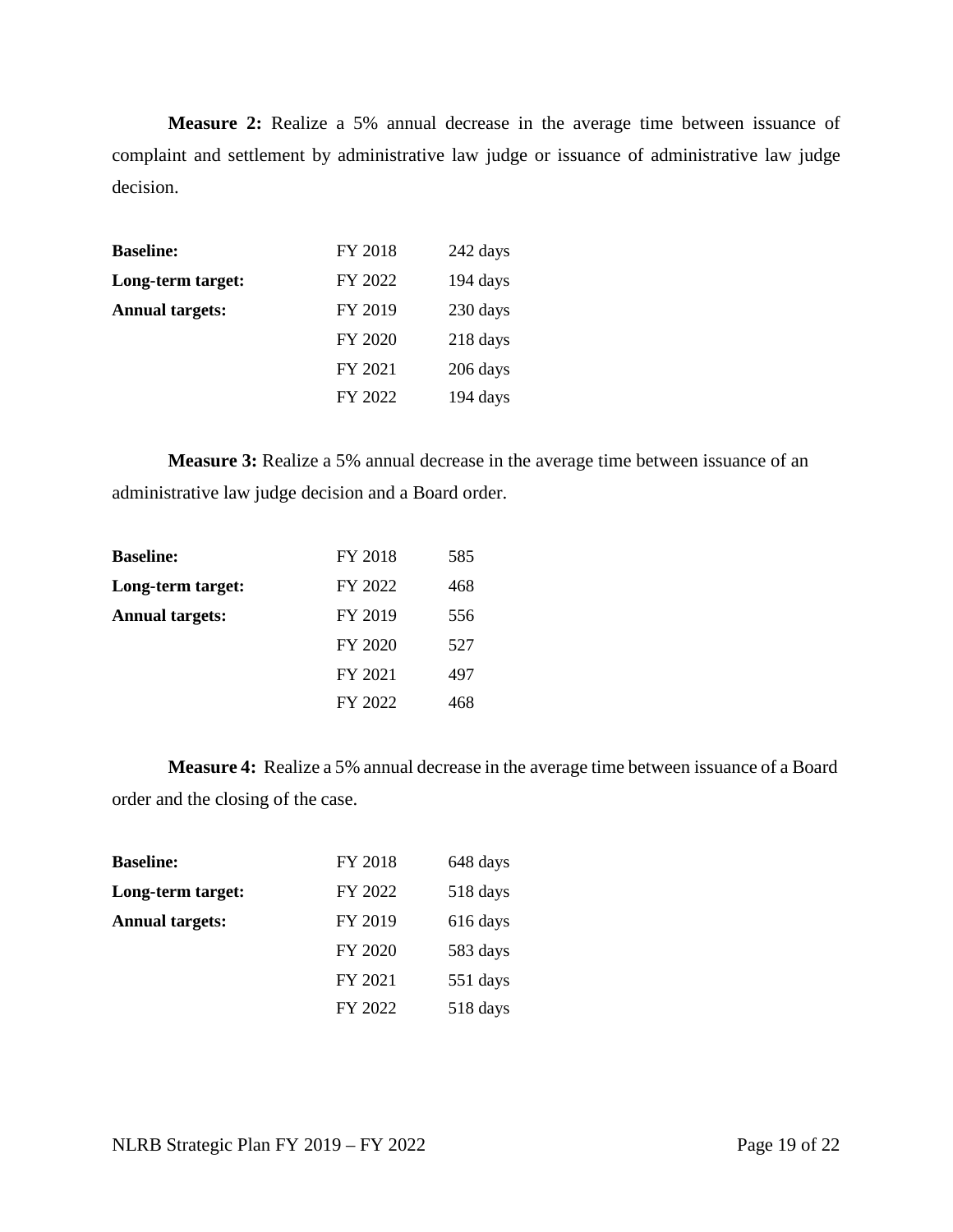Goal 1, Initiative 3: This initiative consists of management strategies that are not measured by performance; they will be measured by actions and reflected in the Agency Performance Management System. See management strategies on page 5 for Goal 1, Initiative 3.

#### **Definitions:**

*Resolve* -- The ULP case has been finally processed. The issues raised by the charging party's charge have been answered and where appropriate, remedied. There is no further Agency action to be taken.

**GOAL 2, Objective 1, Initiative 1:** Achieve established performance measures for the timely resolution of all questions concerning representation of employees.

**Measure 1:** The percentage of representation petitions resolved within 100 days of filing the election petition.

| <b>Baseline:</b>       |         | 85.9% |
|------------------------|---------|-------|
| Long-term target:      | FY 2022 | 85.9% |
| <b>Annual targets:</b> | FY 2019 | 85.8% |
|                        | FY 2020 | 85.8% |
|                        | FY 2021 | 85.9% |
|                        | FY 2022 | 85.9% |

**Goal 2, Objective 2, Initiative 2:** This initiative consists of management strategies that are not measured by performance; they will be measured by actions and reflected in the Agency Performance Management System. See management strategies on page 6 for Goal 2, Objective 2, and Initiative 2.

#### **Definitions:**

*Resolve* -- When a case has been finally processed with no further rights of appeal or administrative action required. The question as to whether or not the labor organization will represent the employees has been finally resolved. Representation cases are resolved in a number of ways:

- Cases may be dismissed before an election is scheduled or conducted. Dismissals at an early stage in the processing may be based on a variety of reasons, for example, the employer not meeting our jurisdictional standards, the petitioner's failure to provide an adequate showing of interest to support the petition and/or the petition being filed in an untimely manner.
- $\Box$  Cases may also be withdrawn by the petitioner for a variety of reasons including lack of support among the bargaining unit and/or failure to provide an adequate showing of interest.
- $\Box$  The majority of cases are resolved upon either a certification of representative (the union prevails in the election) or a certification of results (the union loses the election).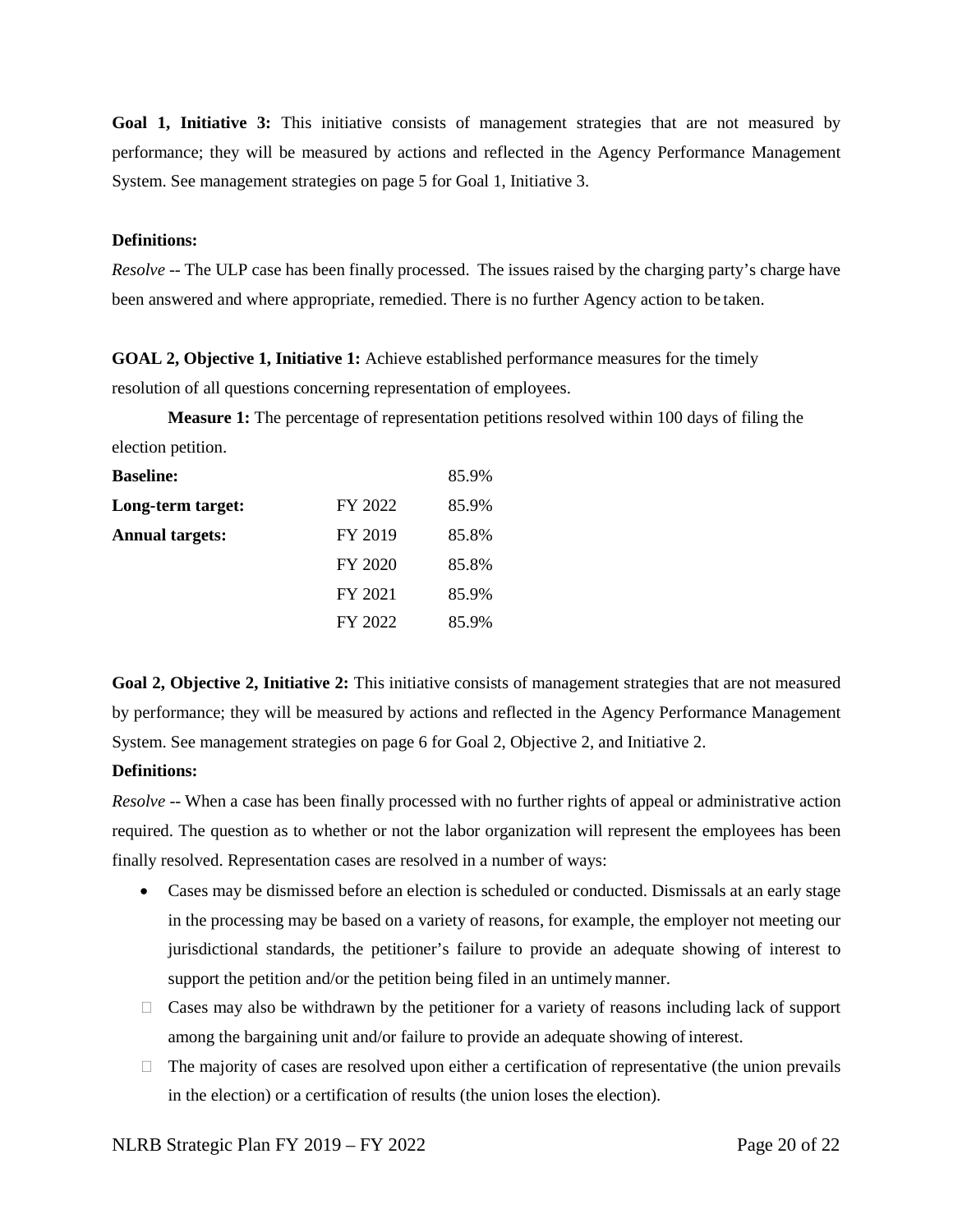$\Box$  In a small percentage of cases there are post-election challenges or objections to the election. These cases are not considered resolved until the challenges and/or objections have been investigated either administratively or by a hearing and a report that has been adopted by the Board.

*Counting of Days --* The Agency starts counting the 100 days on the date that the petition is formally docketed.

**GOAL 3:** This goal consists of management strategies that are not measured by performance; they will be measured by actions and reflected in the Agency Performance Management System. See Management Strategies on pages 7-9 for Goal 3.

#### **GOAL 4, Objective 1, Initiative 1:**

**Measure 1:** Increase the rates of electronic service, delivery, and filings, thereby reducing the paperwork burden on constituents, including individuals, labor unions, businesses, government entities and other organizations. (Y, N)

**Measure 2:** Increase in the information shared electronically with the public, making the Agency's case processes more transparent. (Y, N)

#### **Goal 4, Objective 1, Initiative 2:**

**Measure 1:** Document the streamlined Agency transactional processes wherein employees were provided with ready access to the tools, data and documents they require from anywhere, at any time. (Y, N)

**Measure 2:** Document the full usage of a modern single unified communications platform and network to empower Agency personnel to communicate with voice, video and data from all locations including the office, at home and on the road.  $(Y, N)$ 

**Measure 3:** Document the full usage of dynamic social collaborative environments for employee engagement. (Y, N)

#### **Goal 4, Objective 1, Initiative 3:** Effective management of fiscal resources

**Measure 1:** Produce annual budget with the input of Program areas.

**Measure 2:** Produce financial reports as required by OMB, Treasury, and Congress. (Y, N)

**Measure 3**: Conducted quarterly Program Management reviews on requirements development and execution to ensure programs stay on time and on budget. (Y, N)

**Measure 4:** Monitor unliquidated obligations quarterly for current year execution and re-allocate to other unfunded mission requirements. (Y, N)

**Measure 5:** Increase the use of strategic sourcing, purchase card program, and in sourcing to minimize waste and abuse. Continue to support minority business enterprises for contract awards. (Y, N)